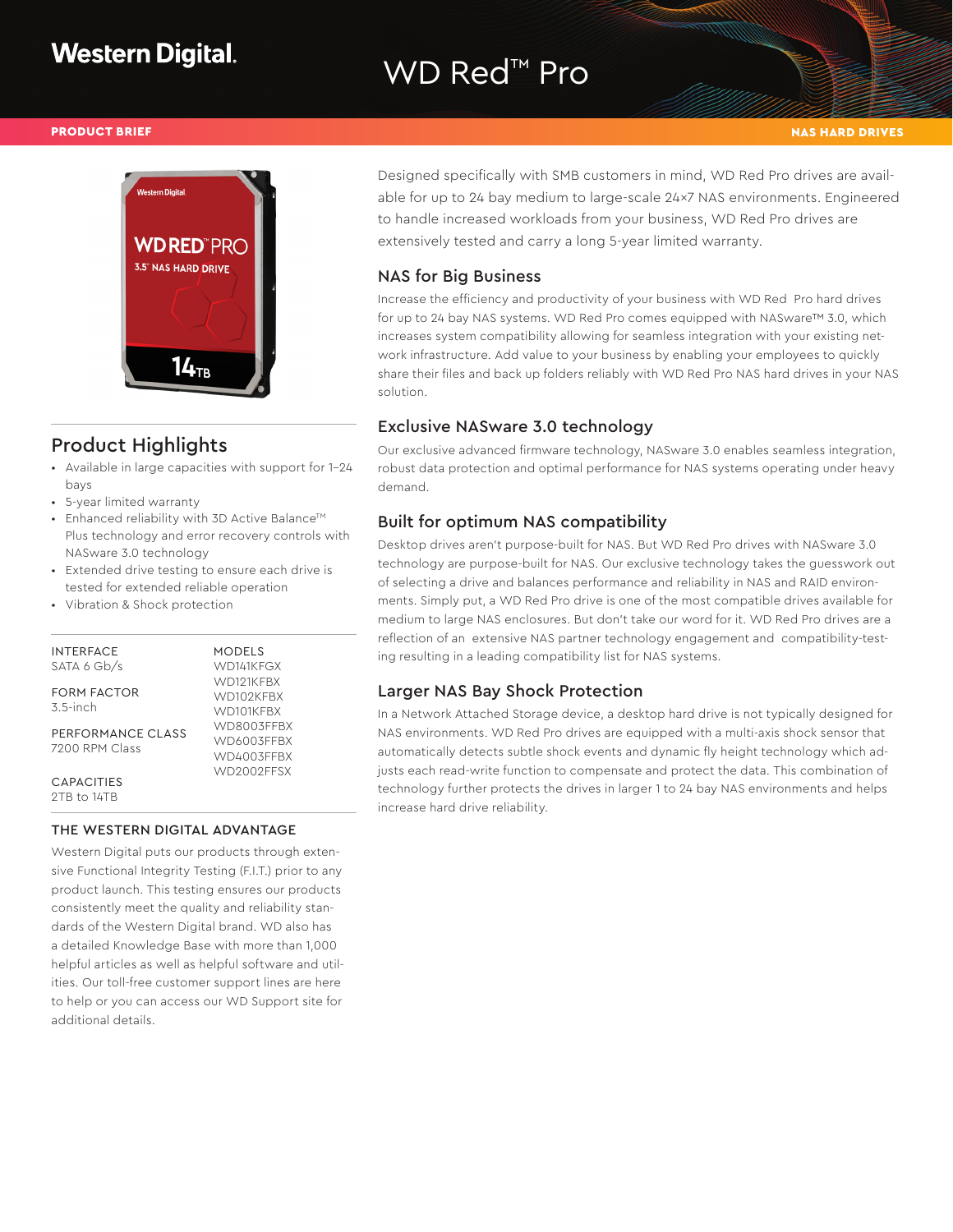|  | WD Red <sup>™</sup> Pro |  |
|--|-------------------------|--|
|--|-------------------------|--|

## Specifications

|                                                                                                 | 14TB                 | 12TB                     | 10TB                     | 10TB                     | 8TB                  |
|-------------------------------------------------------------------------------------------------|----------------------|--------------------------|--------------------------|--------------------------|----------------------|
| Model Number <sup>1</sup>                                                                       | WD141KFGX            | WD121KFBX                | WD102KFBX                | WD101KFBX                | WD8003FFBX           |
| Recording Technology <sup>n</sup>                                                               | CMR                  | CMR                      | CMR                      | <b>CMR</b>               | CMR                  |
| Interface                                                                                       | SATA 6 Gb/s          | SATA 6 Gb/s              | SATA 6 Gb/s              | SATA 6 Gb/s              | SATA 6 Gb/s          |
| Formatted capacity <sup>2</sup>                                                                 | 14TB                 | 12TB                     | 10TB                     | 10TB                     | 8TB                  |
| Form factor                                                                                     | 3.5-inch             | 3.5-inch                 | 3.5-inch                 | 3.5-inch                 | 3.5-inch             |
| Native command queuing                                                                          | Yes                  | Yes                      | Yes                      | Yes                      | Yes                  |
| Advanced Format (AF)                                                                            | Yes                  | Yes                      | Yes                      | Yes                      | Yes                  |
| RoHS compliant <sup>3</sup>                                                                     | Yes                  | Yes                      | Yes                      | Yes                      | Yes                  |
| Performance                                                                                     |                      |                          |                          |                          |                      |
| Interface Transfer Rate (max)<br>Interface Speed                                                | $6$ Gb/s             | $6$ Gb/s                 | $6$ Gb/s                 | $6$ Gb/s                 | $6$ Gb/s             |
| Interface Transfer Rate <sup>2</sup> (max)<br>Internal Transfer Rate                            | 255 MB/s             | 240 MB/s                 | 265 MB/s                 | 240 MB/s                 | 235 MB/s             |
| Cache (MB) <sup>2</sup>                                                                         | 512                  | 256                      | 256                      | 256                      | 256                  |
| Performance Class                                                                               | 7200 RPM Class       | 7200 RPM Class           | 7200 RPM Class           | 7200 RPM Class           | 7200 RPM Class       |
| Reliability/Data Integrity                                                                      |                      |                          |                          |                          |                      |
| Load/unload cycles <sup>4</sup>                                                                 | 600,000              | 600,000                  | 600,000                  | 600,000                  | 600,000              |
| Non-recoverable errors per bits<br>read                                                         | $<$ 10 in 1014       | <10 in 1014              | $<$ 10 in 1014           | $<$ 10 in 1014           | $<$ 10 in 1014       |
| MTBF (hours) <sup>5</sup>                                                                       | 1,000,000            | 1,000,000                | 1,000,000                | 1,000,000                | 1,000,000            |
| Workload Rate (TB/year) <sup>6</sup>                                                            | 300                  | 300                      | 300                      | 300                      | 300                  |
| Limited warranty (years) $7$                                                                    | 5                    | 5                        | 5                        | 5                        | 5                    |
| Power Management <sup>8</sup>                                                                   |                      |                          |                          |                          |                      |
| 12VDC ±5% (A, peak)<br>$5VDC \pm 5\%$ (A, peak)<br>Average power requirements (W)<br>Read/Write | 1.85<br>6.2          | 1.8<br>6.0               | 1.75<br>8.4              | 1.8<br>5.7               | 2.08<br>8.8          |
| Idle                                                                                            | 3.0                  | 2.8                      | 4.6                      | 2.8                      | 4.6                  |
| Standby and Sleep                                                                               | 0.8                  | 0.6                      | 0.5                      | 0.5                      | 0.7                  |
| Environmental Specifications <sup>9</sup>                                                       |                      |                          |                          |                          |                      |
| Temperature (°C)                                                                                |                      |                          |                          |                          |                      |
| Operating<br>Non-operating                                                                      | 0 to 65<br>-40 to 70 | 0 to 65<br>$-40$ to $70$ | 0 to 65<br>$-40$ to $70$ | 0 to 65<br>$-40$ to $70$ | 0 to 65<br>-40 to 70 |
| Shock (Gs)<br>Operating, (2 ms, read/write)<br>Operating, (2 ms, read)<br>Non-operating (2 ms)  | 30<br>65<br>300      | 30<br>65<br>300          | 30<br>65<br>250          | 30<br>65<br>300          | 30<br>65<br>300      |
| Acoustics (dBA)10<br>Idle<br>Seek (average)                                                     | 20<br>36             | 20<br>36                 | 34<br>38                 | 20<br>36                 | 29<br>36             |
| <b>Physical Dimensions</b>                                                                      |                      |                          |                          |                          |                      |
| Height (in./mm, max)                                                                            | 1.028/26.1           | 1.028/26.1               | 1.028/26.1               | 1.028/26.1               | 1.028/26.1           |
| Length (in./mm, max)                                                                            | 5.787/147            | 5.787/147                | 5.787/147                | 5.787/147                | 5.787/147            |
| Width (in./mm, $\pm$ .01 in.)                                                                   | 4/101.6              | 4/101.6                  | 4/101.6                  | 4/101.6                  | 4/101.6              |
| Weight (lb/kg, $\pm$ 10%)                                                                       | 1.52/0.69            | 1.46/0.66                | 1.65/0.75                | 1.43/0.65                | 1.58/0.72            |